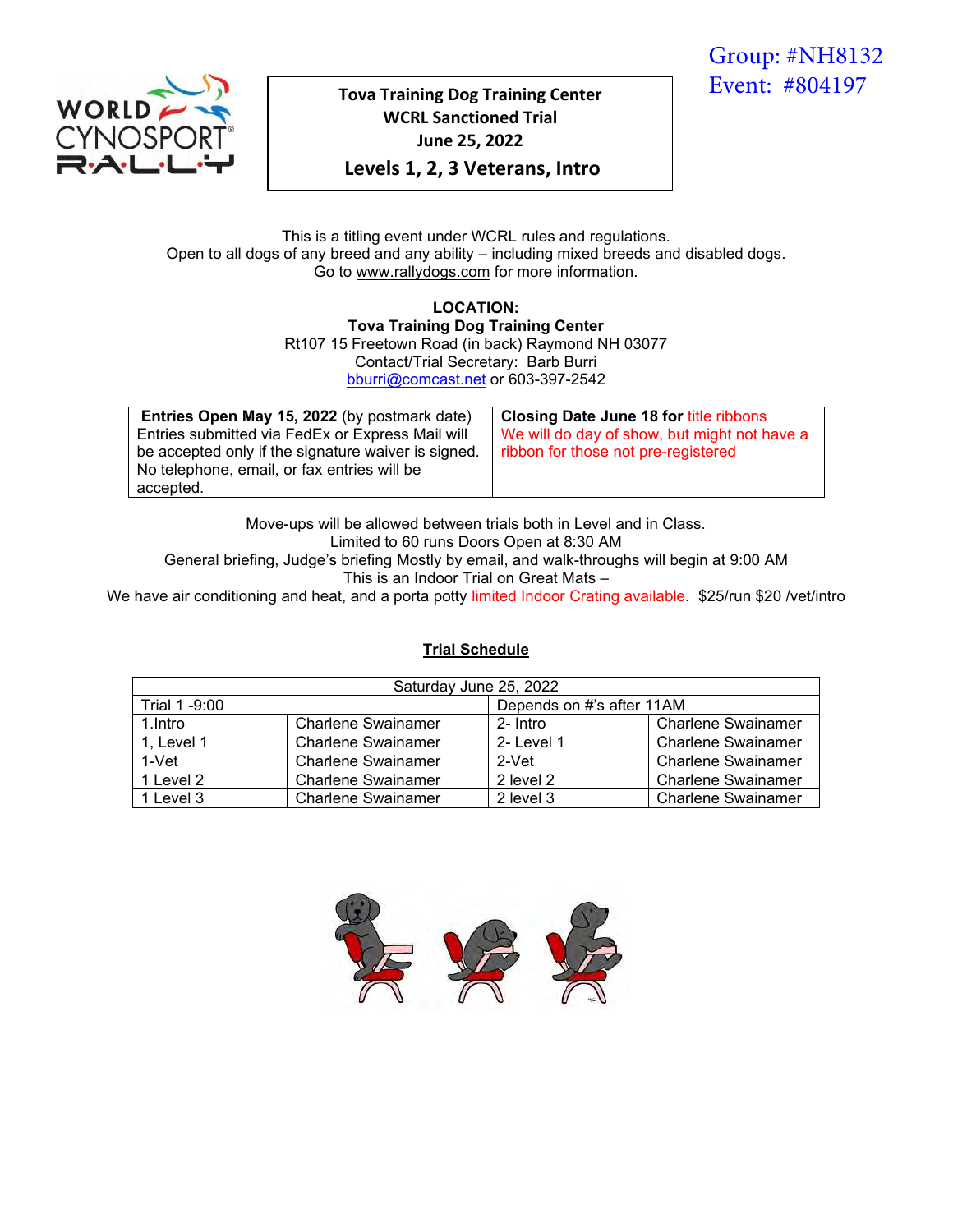#### **Facility, Check-In, Crating & Food**

- Tova Training doors will be open at 8:30. Please do not arrive prior to this time, or wander around if you do..
- The building is airconditioned, heated, and has a portapotty
- There is limited indoor crating, its fine to set up easy ups/shade tents on the grass, or work from the car. If it is a hot/inclement day we will make it work for the safety of the dogs–
- Bring your own food and water.
- Masks may or may not be required, based on the Covid Situation at the time of trial
- Only the dog in the ring, the dog warming up and the dog on deck will be in the building out of crates. Our space is tight and it's safer this way.

#### **Trial Times, Briefings & Walk-Throughs**

Walk-throughs will precede each class. (depending on numbers there may be multiple walks for a level to provide for social distancing) **Briefings will be very brief, so read your emails** start at 9:00 a.m. Time estimate will be available with trial run order. The trial schedule is as listed on previous page. Move-ups will be allowed between trials both in both level and class.

### **Directions to the Show Site**

Tova is located behind the Raymond Shopping Plaza on Rt 107 in Raymond NH. From route 101 take exit 5. Turn right off the ramp. Just past the Shell station on the left is the Raymond shopping center, McDonalds is on your right. Turn left into the shopping center and proceed around the Ben Franklin end of the building. We are in the tan metal building on the right. 15 Freetown Rd for GPS directions to the plaza

### **Rally Class Description**

For a complete description of the Rally rules, regulations, performance guidelines, explanation of exercises, etc. go to www.rallydogs.com. To learn more and get new ideas, you can join the "All Dogs" Rally chat list and talk to other World Cynosport rally Rally enthusiasts by sending a message to [RallyO-All-Dogs-subscribe@yahoogroups.com.](mailto:RallyO-All-Dogs-subscribe@yahoogroups.com)

You must be familiar with all the Rally exercise signs, as well as the Rally Rules and Guidelines prior to the event. Go to [www.rallydogs.com](http://www.rallydogs.com/) for an explanation of each of the exercise signs and have fun practicing them with your dog.

**Veteran Class**

| Veteran Class is open to dogs who meet the following criteria: |         |  |  |  |  |
|----------------------------------------------------------------|---------|--|--|--|--|
| Minimum Age for Veteran Class<br>Dog's Weight Dog's            |         |  |  |  |  |
| 90 pounds (41kg) or more 6 years                               | 6 vears |  |  |  |  |
| 50 pounds (23kg) and less than 90 pounds                       | ' vears |  |  |  |  |
| Under 50 pounds (23kg)                                         | 8 vears |  |  |  |  |

A Veteran course will consist of 11-13 exercises from any Level, plus Start, Finish and a Bonus Exercise. Please see the Rally Rules and Guidelines on Level Veteran for more details.

#### **A and B Classes**

A classes are for teams that have not yet completed their title at that level. B classes are the championship classes for teams that have already completed their title at that level.

#### **Jump Heights**

Dogs are not required to be measured the day of the trial or prior to judging. However, judges have the option of measuring any dog prior to his/her performance if the dog appears to be entered in a group lower than might be indicated by his or her registered shoulder height. Jump heights may also be modified or the jump exercise excused entirely based on physical challenges (e.g. age, disability such as blindness, or use of a mobility device) that a particular dog may face.

The jump height categories are 4", 8", 12", and 16". The following table shows the recommended and minimum allowable jump heights based upon the dog's height at the withers: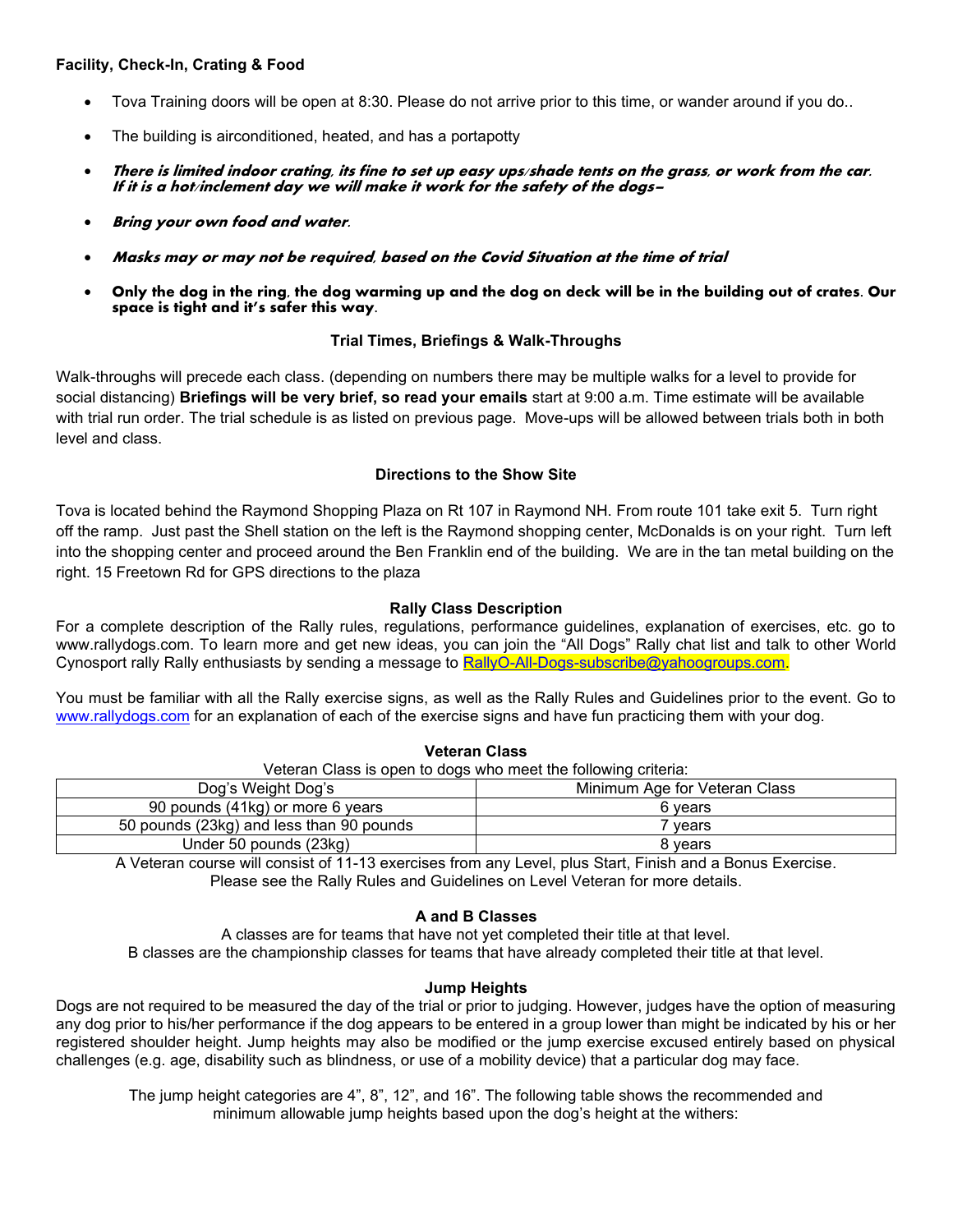| Height at Withers               | Minimum Allowable Jump | Recommended Jump Height |
|---------------------------------|------------------------|-------------------------|
| $12"$ or less $(30 \text{ cm})$ | 4" (10cm)              | 4" (10cm)               |
| $16"$ or less $(40cm)$          | 4" (10cm)              | 8" (20cm)               |
| 20" or less (50 cm)             | 8" (20cm)              | 12" (30cm)              |
| Over 20" (50cm)                 | 12" (30cm)             | 16" (40 cm)             |

#### **Notice to Competitors**

Competitors, through submission of entry, acknowledge that they are knowledgeable of WCRL rules and regulations including but not limited to the following rules regarding entry:

- This trial is open to dogs at least six months of age, including purebred and non-purebred, except bitches in season (unless specifically allowed by trial host by announcement in this premium) or dogs with disabilities, injuries, or illnesses which may cause the dog pain or great discomfort, or dogs exhibiting signs of aggression that threaten the safety of other dogs or humans.
- In the event a dog's or competitor's disabilities prevent the team from performing a course or exercise as described, the competitor shall obtain a Request for Modification form ("RFM") from the Trial Host, completing the form with a written description of how the competitor intends to perform the course or its exercises that must be modified to accommodate the dog's or competitor's particular disability. The form must be submitted to the judge prior to the start of the class, and the modified performance shall approximate as closely as possible the original course and its exercises.
- All dogs shall be shown in a flat buckle or snap collar, plain harness, or properly fitted limited slip (Martingale) collar. No choke collars, prong collars, shock collars, slip collars, one-piece collar/leash (e.g., Martingale leash) or slip leashes, all metal leashes or collars, no-pull harnesses, or head collars are allowed.
- All dogs must be registered with World Cynosport Rally Limited or United States Dog Agility Association, Inc. on the day of competition. See www.rallydogs.com to register online or complete the "Dog and Junior Handler Registration" form included in this premium list and submit it to the WCRL office as indicated at the bottom of the form.
- Safety shall always be of foremost consideration in actions and conduct by competitors at all times. Competitors, through entry at this event, accept full responsibility for themselves and the actions of their dogs.
- The organizing committee may refuse any entry for any reason.
- THERE SHALL BE NO REFUND for entries withdrawn after the closing date or in the event a dog and/or competitor are dismissed from competition, regardless of reason for such dismissal. A dog or competitor who suffers an injury and/or illness or bitches that come into season after the closing date may be eligible for a 50% refund of their total entry fee. Written request for refund must be made to the Trial Secretary BEFORE the end of the event. Please provide documentation from your veterinarian/physician. There will be no refunds if the trial has to be cancelled for any reason.
- Returned checks do not constitute a valid entry. There will be a \$35.00 service charge for returned checks. Payment of entry fees and service charges shall be made in cash or money order within 30 days of postmark of notice of returned check where notification is received after event date. Any unpaid fees or shortfalls must be paid prior to the start of the event or entry is cancelled without recourse by owner/competitor.
- No entry fees will be refunded if the trial cannot open or be completed by reason of riots, civil disturbances, fire, Act of God, public emergency, act of a public enemy, strike, or any other cause beyond the control of the organizers.
- All competitors through entry at this event grant to World Cynosport Rally Limited, their representatives, agents, and assigns, all rights and permissions to use or appropriate his/her and their dog's name, biography, likeness, photograph, voice, performing persona, or other indicia or identity for broadcast, telecast, cablecast, transmission, or distribution in any format or media now known or hereafter to become known and waive any and all rights relative thereto.
- All competitors through entry at this event hereby release WCRL, the hosting club, their representatives, agents, and assigns from any claim or cause of action for invasion of the rights of privacy, right of personality, or any similar right.
- Competitors shall have the right to videotape portions of this event for their personal use only. No portion of this event may be videotaped for commercial or other purposes without the express written consent of World Cynosport Rally Limited.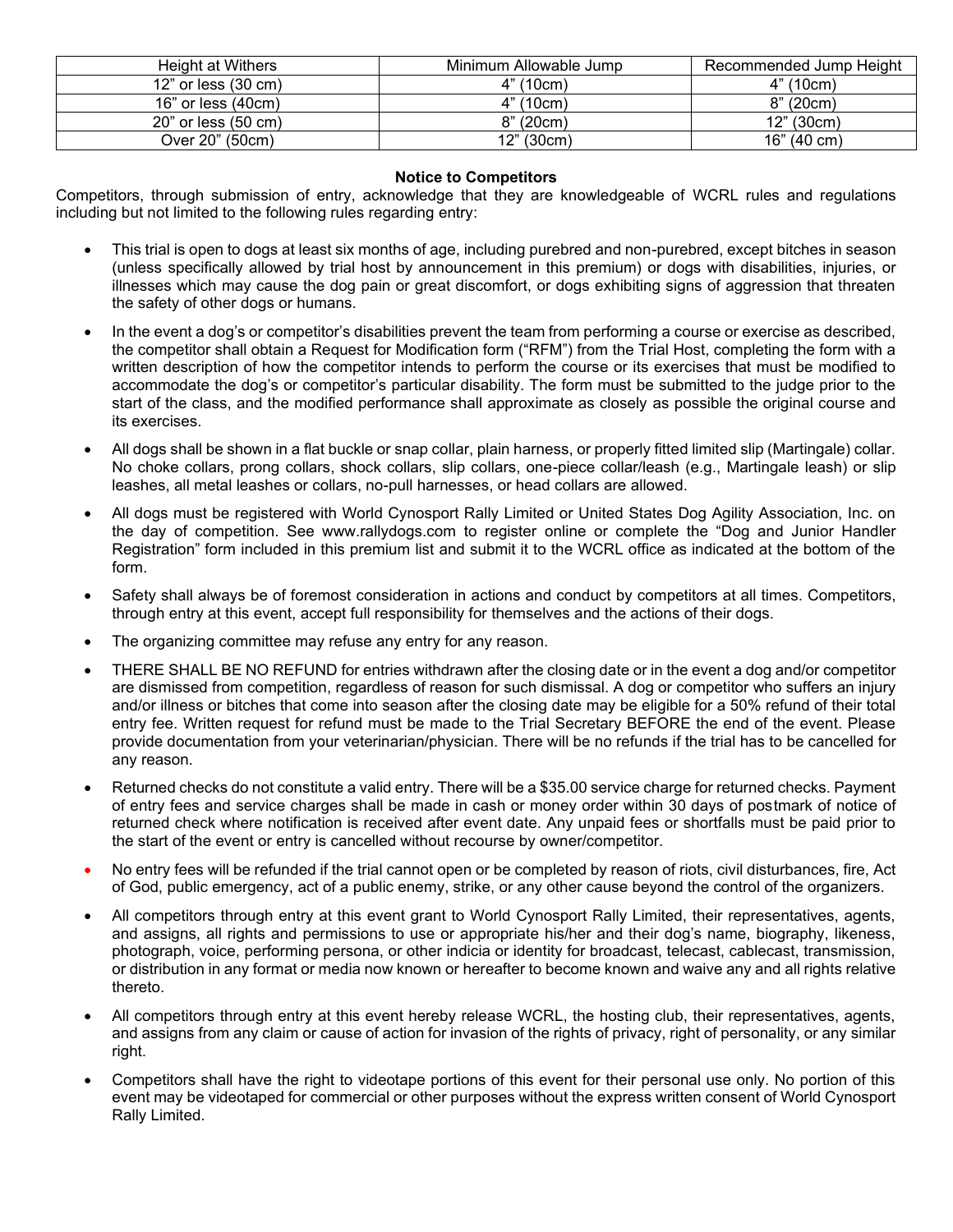- Dogs must remain under control at all times whether on or off leash while on trial site grounds.
- Please pick up after your dog and yourself.
- This event will be held indoors on rubbing matting.

#### **Entries Open: 5/15/22 by postmark ● Entries Close: 6/18**

Return completed entry and payment to: Barb Burri, 8 Ridgewood Rd, Plaistow, NH 03865

#### **Dog Information:**

| Call Name:                               | Height @ Withers: | *WCRL/APDT/USDAA Registration #                                                                                                                                                                                |
|------------------------------------------|-------------------|----------------------------------------------------------------------------------------------------------------------------------------------------------------------------------------------------------------|
|                                          |                   | or                                                                                                                                                                                                             |
| Dog's Name as registered with WCRL/APDT: |                   | <b>R-</b>                                                                                                                                                                                                      |
| Circle Jump Height: Levels 2 and 3 only  |                   | Breed:                                                                                                                                                                                                         |
| 8"                                       | 16"               |                                                                                                                                                                                                                |
| Form in this premium.                    |                   | *Dogs must have WCRL/APDT/USDAA registration number. Entries will not be accepted and/or considered<br>valid without an WRCL registration number. To register, go to www.rallydogs.com or see Dog Registration |

#### **Owner/Handler Information:**

| Owner's Name:<br>Handler's Name: |        |                                                               |      |
|----------------------------------|--------|---------------------------------------------------------------|------|
|                                  |        | (if different from Owner; must be an immediate family member) |      |
| Address:                         |        |                                                               |      |
| City:                            | State: |                                                               | Zip: |
| Phone:                           |        | E-Mail:                                                       |      |

Entries are accepted on a first-come-first-served basis. E-mail confirmations will be sent out as soon as your entry has been received. Please include a valid E-mail address, or self-addressed postcard. Entries received after closing date will be accepted only if limits have not been reached.

## **Trial Entry & Fee Information**

Please circle the trial(s) and level(s) you would like to enter.

#### **Circle your choice of class and A or B**

| June 25, 2022 |         |           |         |  |  |  |
|---------------|---------|-----------|---------|--|--|--|
| Trial 1 -9:00 | Trial 2 |           |         |  |  |  |
| Intro 1       | Intro 2 |           |         |  |  |  |
| Level 11      | B<br>A  | Level 12  | -B<br>A |  |  |  |
| Vet 1         | в<br>А  | Vet 2     | В<br>A  |  |  |  |
| Level 21      | В<br>Α  | Level 22  | В<br>A  |  |  |  |
| Level 3 1     | В<br>А  | Level 3 2 | в<br>А  |  |  |  |

Total Number of Classes Entered:\_\_\_\_\_\_\_\_\_\_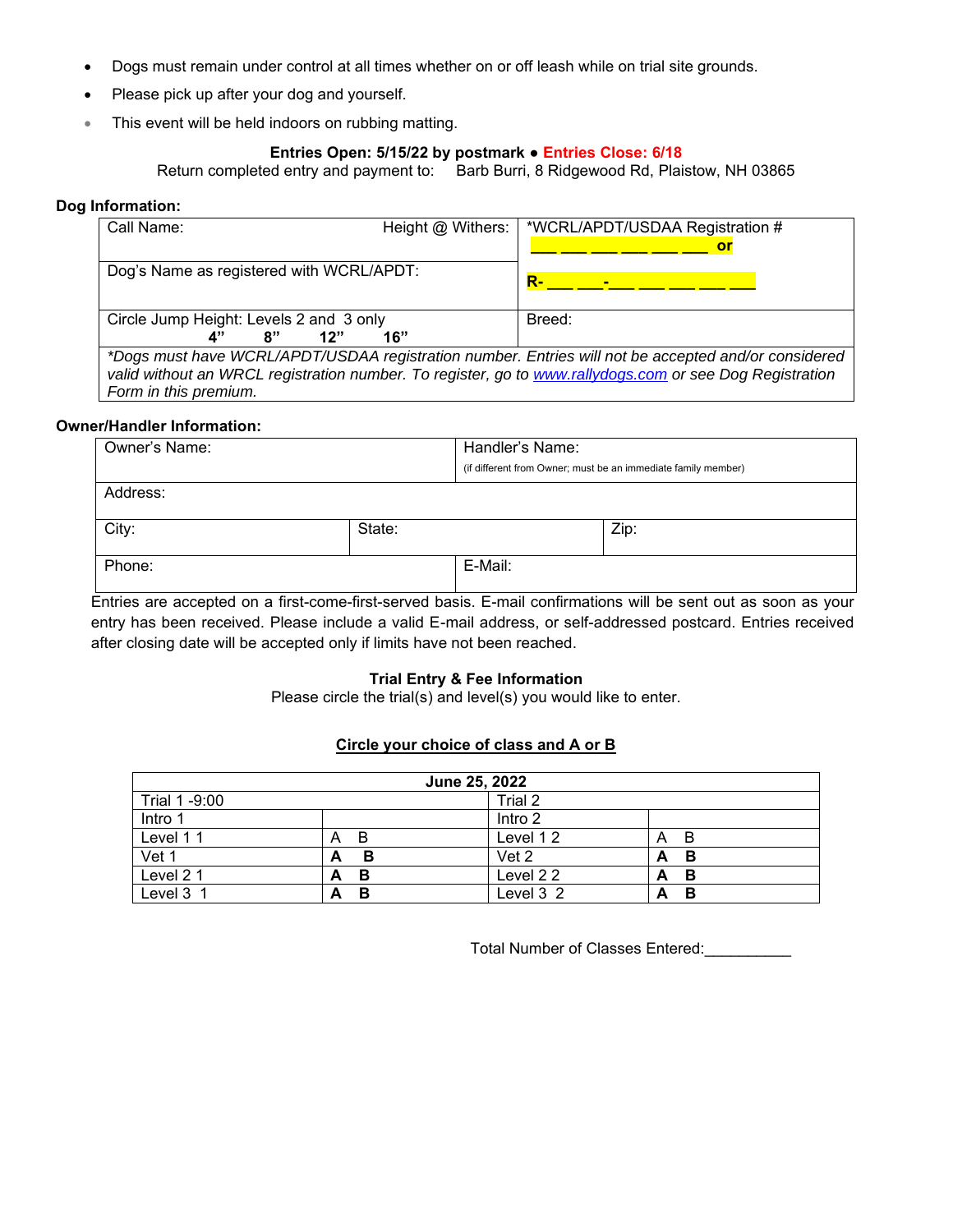| Total Trial Entry Fees: \$25 per class                                                                                                                                                                                        |                                                        |  |
|-------------------------------------------------------------------------------------------------------------------------------------------------------------------------------------------------------------------------------|--------------------------------------------------------|--|
| (Puppies/vets/intro \$20)                                                                                                                                                                                                     |                                                        |  |
| Day of Show \$5 fee per dog(not per trial)                                                                                                                                                                                    |                                                        |  |
| Make checks payable to Tova Training                                                                                                                                                                                          |                                                        |  |
| and the community of the state of the basic form of the community of the community of the community of the community of the community of the community of the community of the community of the community of the community of | a bara a babbara a canal da babbara a canala a shekara |  |

**PayPal Option: you can paypal to [tovatraining@gmail.com](mailto:tovatraining@gmail.com) \_\_\_\_\_\_ check here if doing paypal New Title Information:**

|     |       |            |      |       | If you anticipate earning a new title at this trial, please circle the appropriate title or titles you hope to earn at our trial. |        |      |            |            |            |
|-----|-------|------------|------|-------|-----------------------------------------------------------------------------------------------------------------------------------|--------|------|------------|------------|------------|
| RL1 | $RL3$ | <b>RLI</b> | ARCH | ARCHX | <b>ARCHEX</b>                                                                                                                     | ARCHMX | RL1X | $R2X$ RL3X | <b>RLV</b> | <b>RLV</b> |
|     |       |            |      |       |                                                                                                                                   |        |      |            |            |            |

This entry is not valid unless the General Agreement on this form has been signed and dated. In order to be valid, entries must also be received with correct fees by the closing date at the address provided above. Entries will be accepted by overnight mail only if the signature requirement has been waived.

#### **GENERAL AGREEMENT:**

I (we) agree that Tova Training and Burri's Paws 4 Dog Training, LLC has the right to refuse this entry for any cause, which the organizing committee alone shall deem to be sufficient. In consideration of the acceptance of this entry, of the holding of the event, and of the opportunity to have the dog participate and/or to be judged, I (we) agree to hold the organizing committee, the hosting club, World Cynosport Rally Limited, including their members, officers, directors, agents and employees, sponsors of the event, and owners of the premises upon which the event is held and their employees, harmless from any claim for loss or injury that may be alleged to have been caused directly or indirectly to any person or thing by the act of this dog while in or upon the event premises or grounds or near any entrance thereto, and I (we) personally assume all responsibility and liability for any such claim. I (we) further agree to hold the aforementioned parties harmless from any claim for loss of this dog by disappearance, theft, death or otherwise, and from any claim for damage or injury to the dog, whether such loss, disappearance, appearance, theft, damage, or injury be caused or alleged to be caused by the negligence of the parties aforementioned, or by the negligence of any other person, or any other cause or causes. I (we) hereby assume the sole responsibility for and agree to indemnify and save the aforementioned parties harmless from any and all loss and expense (including legal fees) by reason of the liability imposed by law upon any of the aforementioned parties for damage because of bodily injuries, including death resulting at any time there from, sustained by any person or persons, including myself (ourselves), or on account of damage to property arising out of or in consequence of my (our) participation in this event, howsoever such injuries, death, or damage to property may be caused, and whether or not the same may have been caused or may have been alleged to have been caused by negligence of the aforementioned parties or any of their employees or agents or any other persons.

I (we) further acknowledge that I (we) have read, understand, and will abide by the Official Rally Rules and Regulations of World Cynosport Rally Limited and the provisions for entry as set forth in the Rally Test Schedule of which this entry form is a part. I (we) acknowledge and represent that the information supplied by me (us) herein is correct to the best of my (our) knowledge; if any portion of this information is found to be invalid or insufficient to establish the validity of my (our) entry, such finding shall render my (our) entry invalid in its entirety, for which there shall be no refund of fees paid. Further, I (we) represent that I am (we are) the owner(s) of the dog listed hereon, or that I (we) am are a family member of the dog's owner as stated and allowed in the WCRL Rally rules, and that I (we) shall hold the hosting club and WCRL, including their officers, directors, employees and agents and their sponsors, harmless from any liability or claim made by dog's owner.

Further, I (we) hereby grant to World Cynosport Rally Limited, Tova Training; Burri's Paws 4 Dog Training, LLC, their representatives, agents, and assigns, all rights and permissions to use or appropriate my and the dog's name, biography, likeness, photograph, voice, performing persona, or other indicia or identity for broadcast, telecast, cablecast, transmission, or distribution in any format or media now known or hereafter to become known. I (we) hereby release WCRL, the hosting club, their representatives, agents, and assigns from any claim or cause of action for invasion of the rights of privacy, right of personality, or any similar right.

| Signature:                                                      | Date: |
|-----------------------------------------------------------------|-------|
| Parent or Legal Guardian signature for junior or minor entries: |       |

**Signature: Date:** 

**This signed Agreement must accompany your entry form**